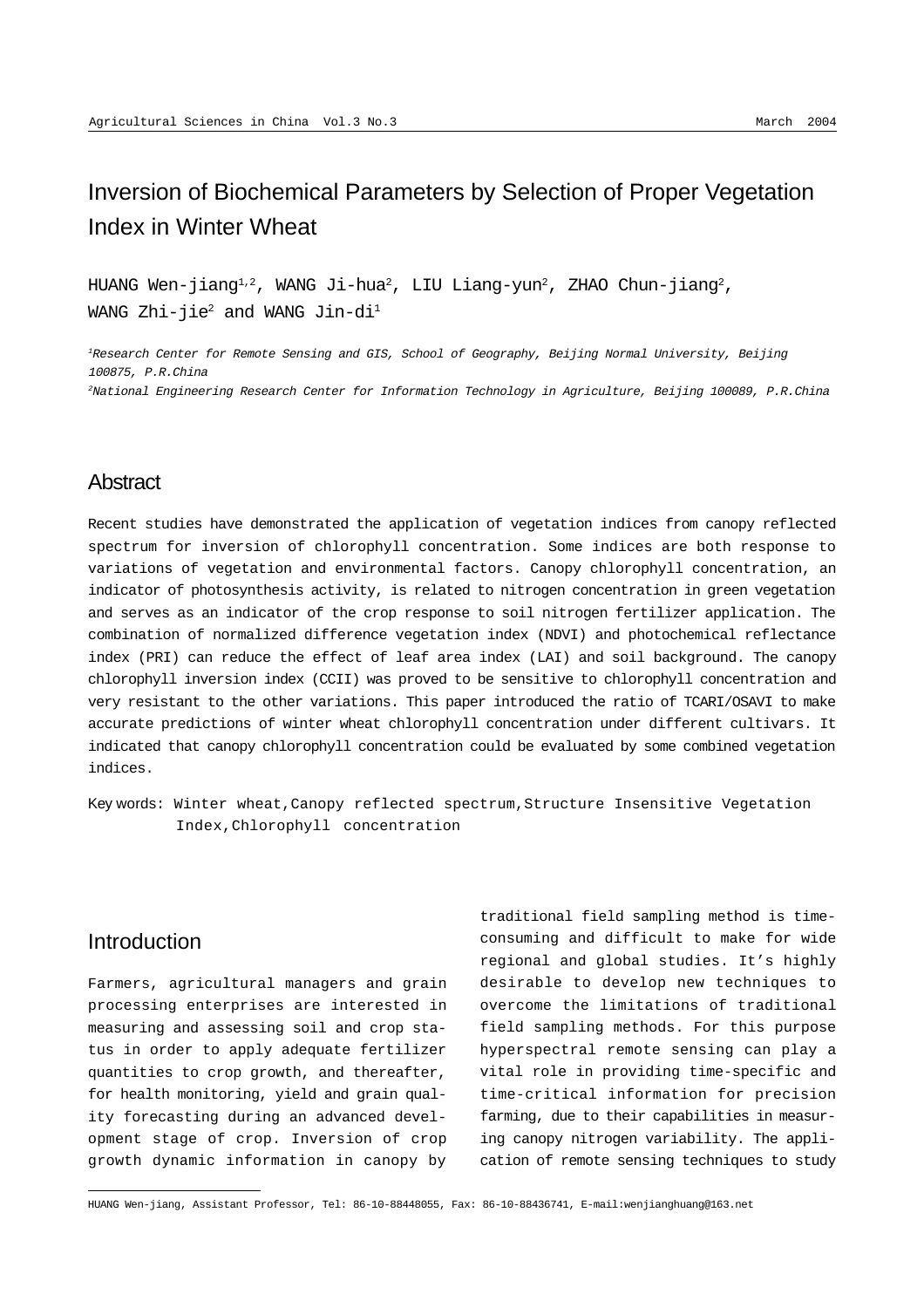and/or evaluate canopy chlorophyll concentration is a better way (Card et  $al^{[1]}$ ).

The winter wheat canopy reflected spectrum are the mixed spectrum in view of the sensor, which are affected by wheat canopy (leaf area index and leaf angle distribution, leaf water content, mineral deficiencies, parasitic attacks, and so on), soil (soil properties, soil illumination), weeds (weed species, amounts), environment and their interactions. When we studied the canopy chlorophyll concentration by canopy reflected spectrum, we should try to minimize the effects of the other effective factors by proper methods.

Leaf area index (LAI) plays an important role in canopy reflected spectrum, the dynamical change of LAI can be used to assess crop growth state and environment stress. But as we all know that the dynamical change of LAI was lagged compared with chlorophyll concentration. When the LAI was sharply descended by the environmental stress, the effective remediation measures are feeble. On the other hand,there hane a lot of reasons for, decline of LAI i.e.,the ecological environmental factors (drought, waterlogging), fertilizer deficiency (nitrogen, phosphorus, potassium fertilizer), disease infection and insect pest immigration could result in LAI decline. So it is more important to monitor canopy chlorophyll concentration dynamical change than that of LAI.

Several methods for estimating canopy chlorophyll concentration with remote sensing are being investigated. These methods, including empirical equations and empirical models, relate spectral reflectance measurements to chlorophyll concentration. Models describing at the canopy level have demonstrated nonlinear mixing effects canopy reflected spectrum (Borel and Gerstl<sup>[3]</sup>). Many studies have suggested that empirical estimates of canopy chlorophyll concentration based on remote spectroscopic measurements may be possible  $(e,q.)$ Card et al<sup>[1]</sup>, Curran<sup>[2]</sup>). These studies used stepwise multiple linear regressions to predict canopy chlorophyll concentration from derivative reflected spectrum. Different studies and experiments demonstrated the usefulness and feasibility to estimate canopy chlorophyll concentration using empirical regression equations (Fourty et al.<sup>[4]</sup>,Ganapol<sup>[5]</sup> et al.,Borel and Gerstl<sup>[3]</sup>). A number of studies have also demonstrated relationships between canopy chlorophyll concentration and ratios of narrow-band reflectance in the visible and "red-edge" wave bands (Penuelas et al<sup>[6]</sup>.1995). However, these studies have mostly focused on the chlorophylls (Yoder et al<sup>[7]</sup>, Blackburn<sup>[8,9]</sup>, Daughtry et  $al^{[10]}$ ). Some approaches applied spectral reflectance measurements with different nitrogen treatments in corn and wheat  $(Blackmer et al<sup>[11]</sup>)$ .

As stated above, the inversion accuracy of canopy chlorophyll concentration from canopy reflected spectrum is not goodenough. When we study canopy chlorophyll concentration by canopy reflected spectrum, the influence of LAI should to be eliminated, in order to improve the inversion accuracy.

## Materials and Methods

#### Experiment design

**Experimental site** The experiment was conducted at Beijing Xiaotangshan Precision Agriculture Experimental Base, in Changping district, Beijing (40° 10.6N,116°26.3´E) from the year of 2001 - 2002 and 2002 - 2003. The site is at the worm temperate zone with a mean annual rainfall of 507.7 mm and a mean annual temperate of 13¡æ.

**Soils** Wheat was planted in a silt clay loam soil, the nutrients in 0-0.30 m soil depth were as follows: the organic matter 1.42-1. 48%, total nitrogen 0.08-0.10%, alkali-hydrolysis nitrogen 58.6-68.0 mg kg-1, available phosphorus 20.1-55.4 mg kg-1, and rapidly available potassium  $117.6-129.1$  mg  $kg^{-1}$ .

**Cultivar** Three tested cultivars of selected winter wheat were Zhongyou9507, Jing9428 and Jingdong8, which are the main cultivars in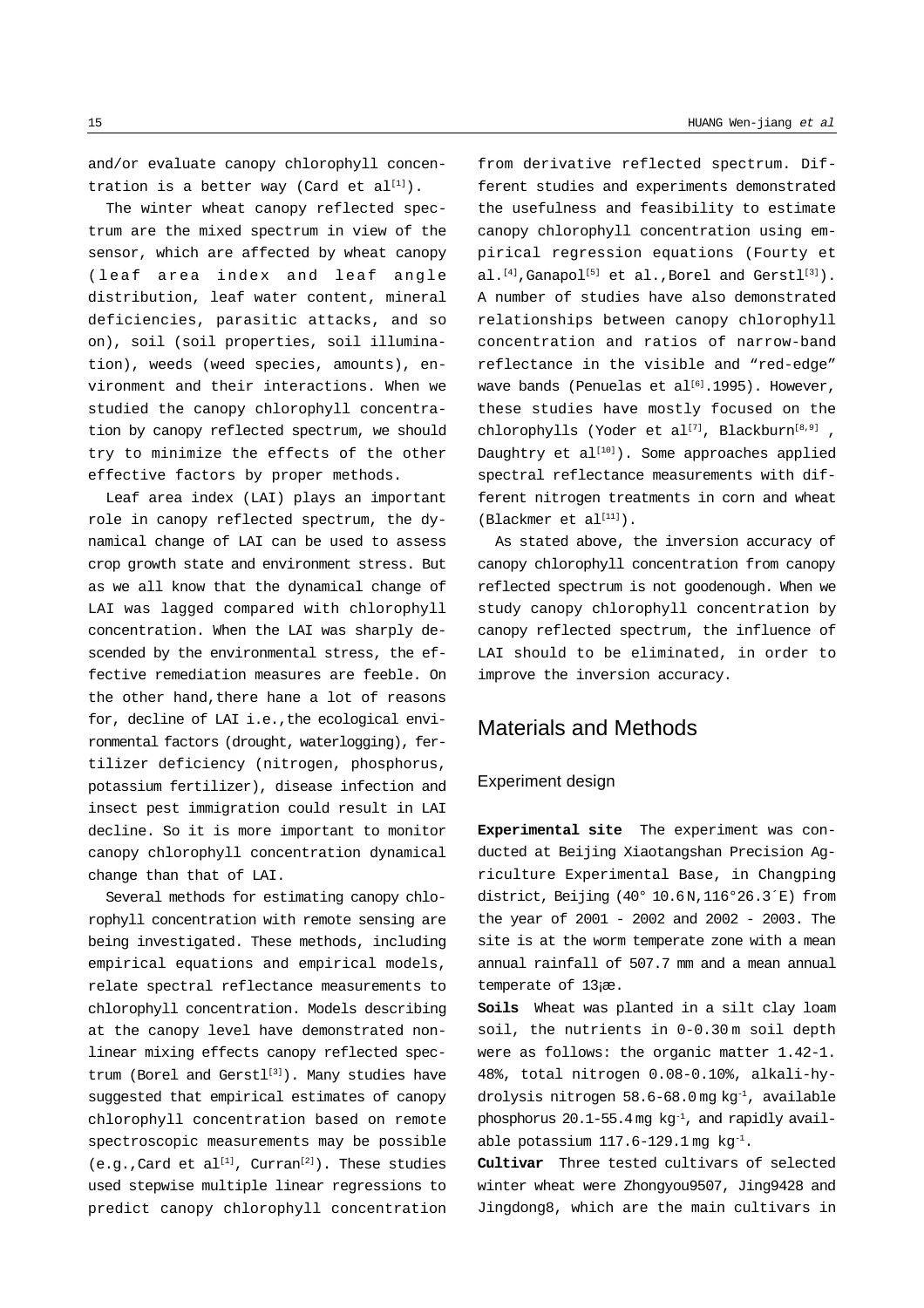### North China.

**Treatments** The three tested cultivars were under different irrigation and soil nitrogen treatments; all the 48 plots were situated in a big and flat cropland. For each cultivar, there are 4 levels of irrigation treatments and 4 levels of fertilizer nitrogen treatments. The 4 levels water irrigation treatments were W0 without any irrigation, W1 with  $0.023$  m<sup>3</sup> m<sup>-2</sup>(scanty irrigated), W2 with  $0.046$  m<sup>3</sup> m<sup>-2</sup> (rationally irrigated), W3 with 0.069 m<sup>3</sup> m<sup>-2</sup> (excessively irrigated). The 4 levels ferti-lizer nitrogen treatments were N0 with no nitrogen fertilization, N1 with 5 g m-2 (scanty fertilized), N2 with 20  $q m^{-2}$  (rationally fertilized), N3 with  $35 \text{ q m}^{-2}$  (excessively fertilized) at reviving stage and booting stage respectively.

**Modeling and validation** Experimental data of year 2002 were used for establishing the calibration models, the data of year 2003 were used for the validation of the established models.

#### Measured item and methods

**Canopy reflected spectrum** All canopy reflected spectrum were taken from a height of 1.30 m above ground, under clear blue sky between 11:00 and 14:00 in Beijing Local Time, using an ASD FieldSpec Pro spectrometer (Analytical Spectral Devices, Boulder, CO, USA) fitted with 25° field of view fiber optics, which functions in the 350-2 500 nm spectral region with spectral resolution of 3 nm at 700 nm, 10 nm at 1 400 and 2 100nm, and with a sampling interval of 1.4 nm between 350 and 1 050 nm, and 2 nm between 1 050 and 2 500 nm. Reflected spectrum from a  $0.40$  m $\times$  0.40 m BaSO. calibration panel were used for calculation of canopy reflected spectrum. Vegetation and panel radiance measurements were taken by averaging 20 scans at optimized integration time with due care for dark current correction at every spectral measurement.

**Chlorophyll concentration and total nitrogen concentration** After measuring the canopy

spectrum, data were collected for chlorophyll concentration and total nitrogen concentration etl. Leaf samples and the stem samples were dried separately in a forced drought oven at 70¡æ and weighted. Total nitrogen concentration were separated by Kjeldahl method.

**Quantitative wheat density** The quantitative wheat density was carried out in  $1 \text{ m}^2$  area (1 m × 1 m) of symmetrical wheat colony. The number of all stems in the  $1 m<sup>2</sup>$  areawas accounted first,to obtain, a total stem number (TSM, LAI 100), then fotlowed by thinning 10% of the TSM equably for 10 times. After each thinning, the residual stems in the  $1 m<sup>2</sup>$  area was 90, 80, 70, 60, 50, 40, 30, 20, 10% and 0% of the TSM, it was also named as LAI 100(TSM), LAI 90, LAI 80, LAI 70, LAI 60, LAI 50, LAI 40, LAI 30, LAI 20, LAI 10 and LAI 0. Canopy reflected spectrum under different stem densities were measured by the same standard as mentioned above.Then were.

### **Results**

## Combination of NDVI and PRI for distinguish from different canopy closures

The most common vegetation index was normalized difference vegetation index (NDVI), it was defined by Rouse et al.as follows:

 $NDVI = (NIR - R) / (NIR + R)$ 

In this paper, near infrared (NIR) at 830 nm, red (R) at  $675 \text{ nm}$  were chosen. NDVI =  $(R_{0.0} R_{675})/(R_{830} + R_{675})$ .It can be used to evaluate crop growth state.

The photochemical reflectance index (PRI) was defined by Penuelas et al. follows:

$$
PRI = (R_{531} - R_{570}) / (R_{531} + R_{570})
$$

where  $R_{531}$  and  $R_{570}$  are in correspondence with reflectance at the wave band considered. Leaf pigments of the xanthophylls cycle play a major role in light absorption at 531 and 570 nm, which wene used to reduce the chloroplast movements. It provides a quick and nondestructive assessment of foliar physiologi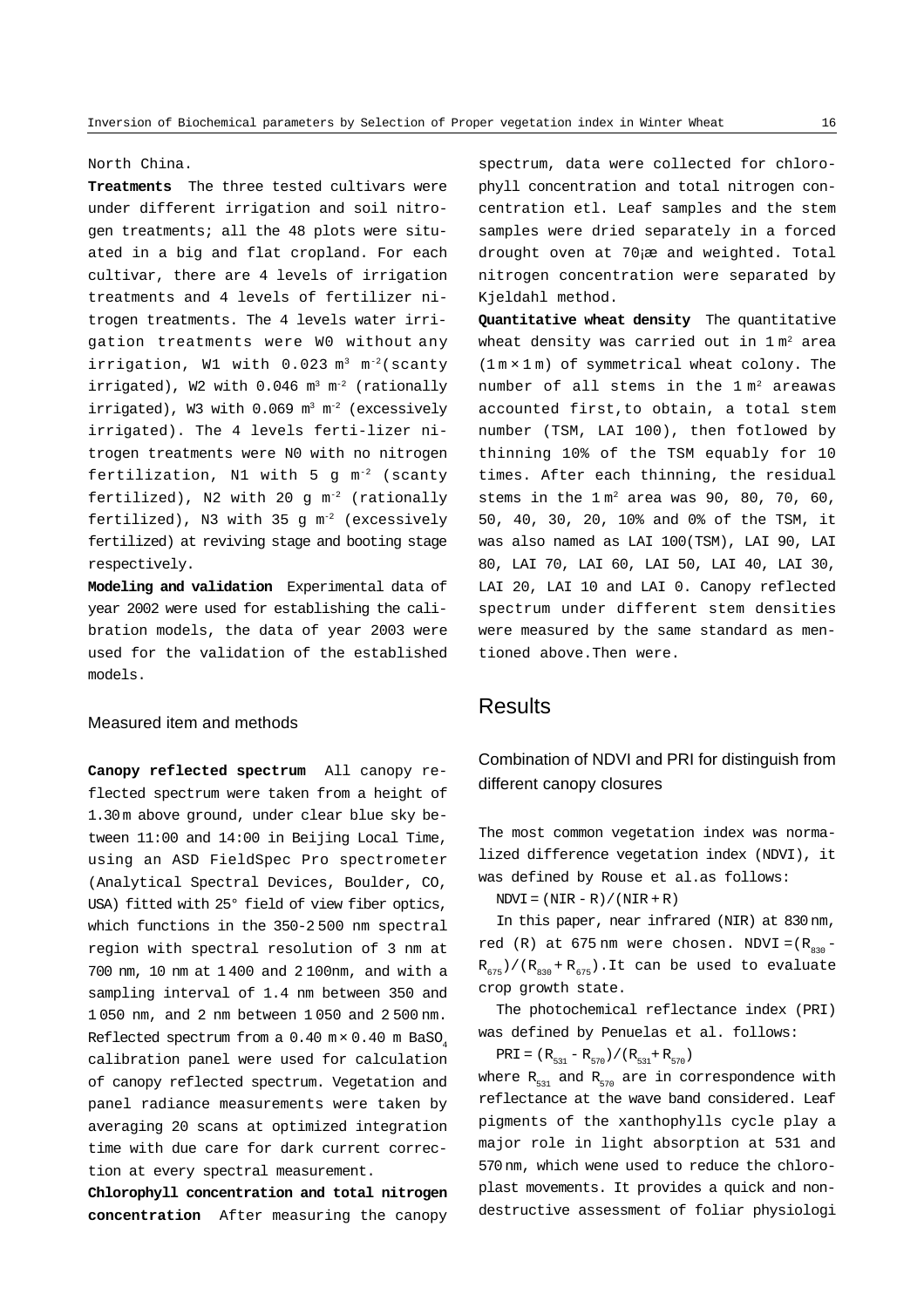cal properties (Peñuelas et al.<sup>[12]</sup>).

The three cultivars under rationally water irrigated (W2) and rationally nitrogen fertilized (N2) conditions were selected and studied at five different growth stages (erecting stage, elongation stage, heading stage, anthesis stage and grain filling stage) in 2002 and 2003. As shown in Fis.1 and Figs 2, the combination of NDVI and PRI shows the different coordinate locations under different densities, the different canopy closures can be distinguished very easily both in two years, the result of two years are almost the same. When canopy closures was on the small side, the values of NDVI and PRI are located in the small value area, as canopy closures increased in the small side canopy closures less than 30% of TSM), the NDVI value increased sharply. When canopy closures increased in the large side (canopy closures more than 40% of TSM), the NDVI value in



Fig. 1 Combination of NDVI and PRI for distinguish from different canopy closures in year 2002



Fig. 2 Combination of NDVI and PRI for distinguish from different canopy closures in year 2003

creased laggardly, so the combination of NDVI and PRI can be used for distinguish the canopy closure and leaf area index, itworks better especially under low canopy closures conditions.

## Application of CCII for estimating chlorophyll concentration by minimizing LAI and soil background effect

Some researchers indicated that LAI plays an important role in canopy reflected spectrum, the LAI dominated the near infrared spectrum characteristics of canopy reflected spectrum. When we try to inverse canopy chlorophyll concentration, the effect of LAI on canopy reflected spectrum should be eliminatedas itis possibk. Chlorophyll concentration is an indicator of photosynthesis activity, which is related to the nitrogen concentration in green vegetation and serves as a measure of crop response to nitrogen application. Driss et al.<sup>[13]</sup> presented a combined modeling and indices for predicting chlorophyll concentration from canopy reflected spectrum while minimizing LAI influence and underlying soil background effects. The index was defined as transformed chlorophyll absorption reflectance index/optimized soiladjusted vegetation index (TCARI/OSAVI). In this paper, it was named as canopy chlorophyll inversion index (CCII). It was defined as follows:

#### CCII = TCARI/OSAVI

TCARI = 3 [(R<sub>700</sub> - R<sub>670</sub>) - 0.2(R<sub>700</sub> - R<sub>550</sub>)(R<sub>700</sub>/R<sub>670</sub>)] OSAVI = (1 + 0.16)( $R_{800} - R_{670}$ )/( $R_{800} - R_{670} + 0.16$ )

Where TCARI is ameliorated from modified chlorophyll absorption in reflectance index (MCARI), which was proposed by Daughtry et al.<sup>[10]</sup> as a variant of the chlorophyll absorption in reflectance index (CARI) developed by Kim et al.<sup>[14]</sup> TCARI is resistant to non-green biomass effects, but it is still sensitive to the underlying soil reflectance properties, particularly for low LAI (Rondeaux et al. $^{[15]}$ ). In order to overcome this problem, Daughtry et al.<sup>[10]</sup> pro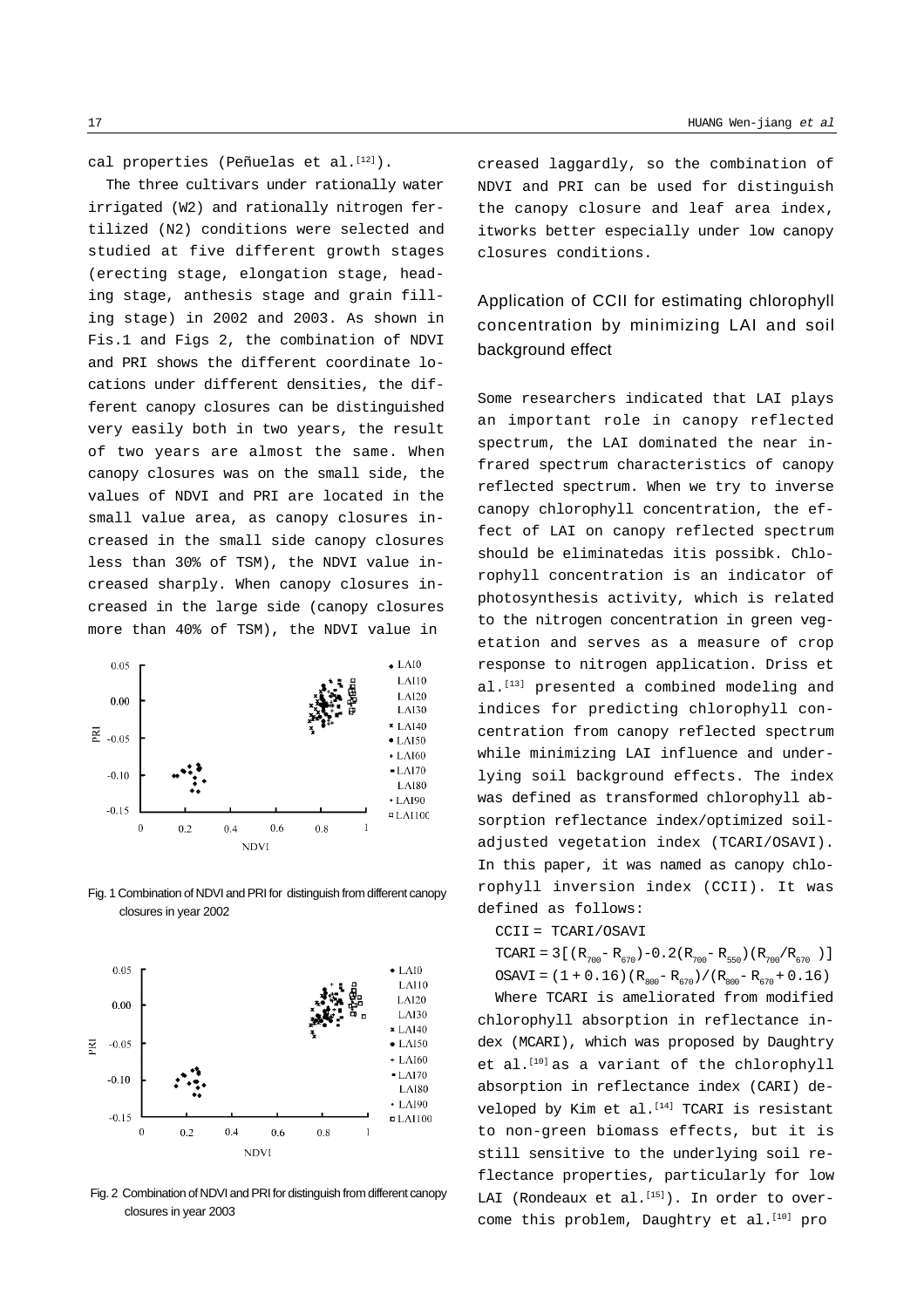posed the MCARI be combined with a soil line vegetation index like optimized soiladjusted vegetation index(OSAVI, Rondeaux et al.<sup>[15]</sup>). OSAVI belongs to the soil-adjusted vegetation index (SAVI Huete $[16]$ ,). This index (CCII) was proved to be sensitive to chlorophyll concentration and very resistant to the canopy closure variations. This paper introduced the use of CCII to make accurate predictions of winter wheat chlorophyll concentration for different cultivars, different treatments and different years.

All the 48 plots of three cultivars under 4 levels of water irrigated and 4 levels of nitrogen fertilized conditions were selected to be was studied at five different growth stages (erecting stage, elongation stage, heading stage, anthesis stage and grain filling stage) in 2002 and 2003. Data in year 2002 were used to establish the models between chlorophyll concentration and CCII, data in year 2003 were used to calibrate the established models.

As shown in Fig 3, correlation equation was established between measured chlorophyll concentration (in laboratory) and CCII derived from canopy reflected spectrum. Canopy reflected spectrum and chlorophyll concentration were acquired for about 70 days intervals, which covered the different five growth stages. These relationships were determined for LAI values ranging from 1 to 5 and chlorophyll concentration varying from 0 to 90 µg cm-2. It reveals a very good agreement between laboratory measured chlorophyll concentration and CCII, with a coefficient of determination  $R^2 = 0.8395(n = 240)$ , it reached very significant positive level  $(r_{(0.01,240)} = 0.181)$ . The established model between chlorophyll concentration and CCII was used for validation the data used in year 2003. As shown in Fig 4, the coefficient of determination between simulated and the measured chlorophyll concentration in year 2003 is 0. 9433, which is extremely significant. So CCII can be used to minimize the effects of LAI and non-photosynthetic materials on retrieval of canopy chlorophyll concentration.



Fig. 3 Relationship between measured chlorophyll concentration and CCII in 2002



Fig. 4 Relationship between measured and simulated chlorophyll concentration in 2003

### Application of SIPI for inversion of a ratio of canopy carotenoid to chlorophyll

Some physiological reflectance indices such as photochemical reflectance index (PRI) and structure insensitive pigment index (SIPI)were proposed to predict pigment concentration. SIPI was proposed by Peñuelas et al.as follows:

 $SIPI = (R_{800}-R_{445})/(R_{800}-R_{680})$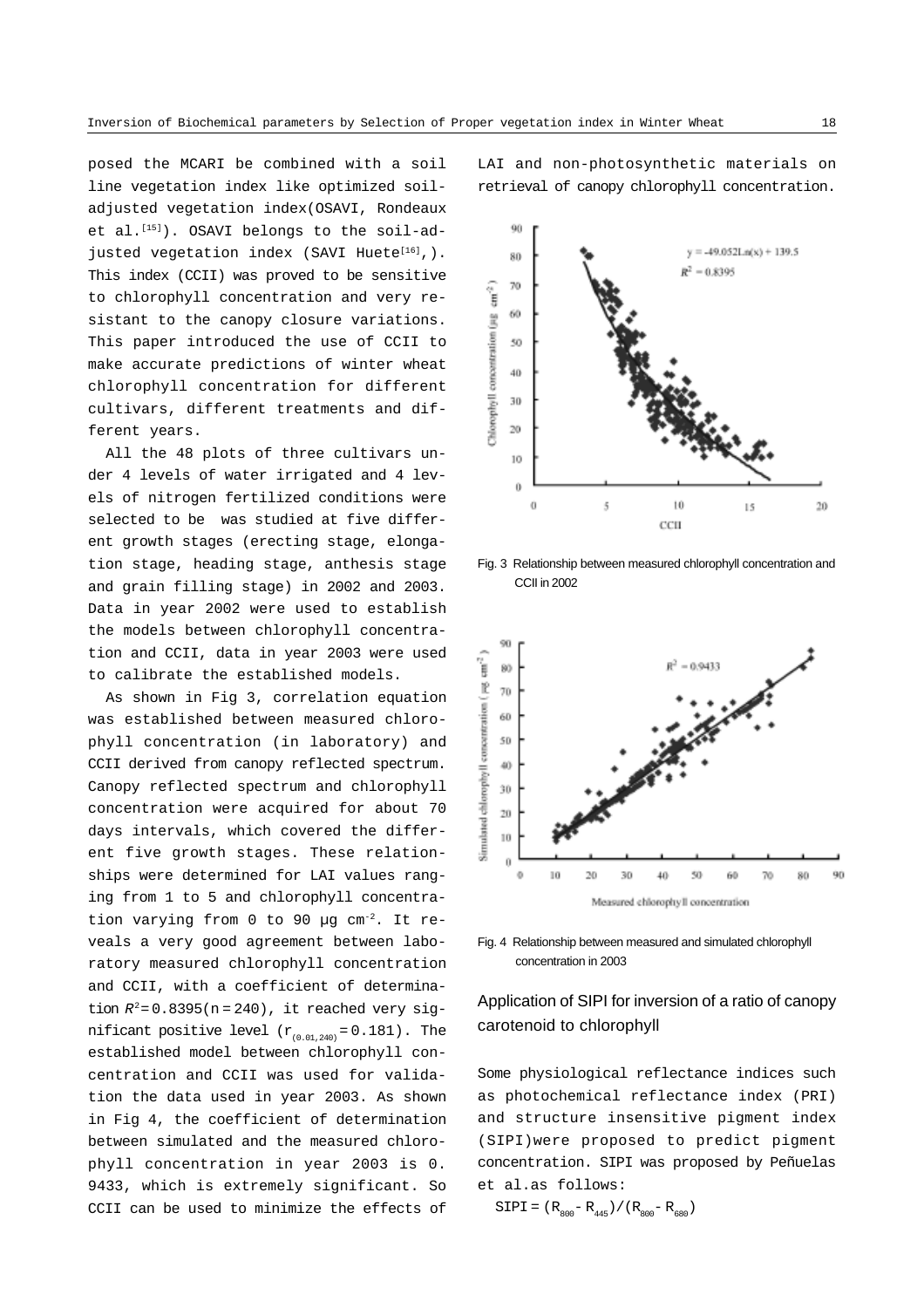The 445 nm and 680 nm are the absorption apexes of the carotenoid (including the carotenes and the xanthophylls) and chlorophyll a. When the crop was under nutrition deficiency,especially nitrogen deficiency, the carotenoid concentration will increase while the chlorophyll a concentration will decrease, so the ratio of carotenoid to chlorophyll a can be used to differentiate the nitrogen deficiency.

As shown in Fig 5, the relation between measured carotenoid to chlorophyll a ratio and SIPI of 3 cultivars under different irrigation and soil nitrogen treatments, the ratio of carotenoid to chlorophyll for 240 samples were measured in the laboratory with plot field sampling. It reveals a very good agreement between the measured carotenoid to chlorophyll a value and SIPI,



Fig.5 Relationship between the ratio of carotenoid to chlorophyll a and SIPI in 2002



Fig.6 Relationship between measured and simulated carotenoid to chlorophylla in 2003

with a coefficient of determination  $R^2 = 0$ . 9216 (n = 240), it reached very significant positive level  $(r_{(0.01,240)} = 0.181)$ . The established model between the ratio of carotenoid to chlorophyll a and SIPI was used for validation the data used in year 2003. As shown in Fig 6, the coefficient of determination between simulated and the measured chlorophyll concentration in year 2003 is 0.9425,which is extremely significant.Itshowed that the ratio of carotenoid to chlorophyll a could be predicted by the index of SIPI.

## Relationship between the ratio of carotenoid to chlorophyll a and total nitrogen concentration

Relationship between total nitrogen concentration and grain quality indicators (such as grain protein content) has been studied by wang [17], and regression equations between total nitrogen concentration and grain protein content has been established.So relationship between total nitrogen concentration and pigment concentration should be established. As shown in Fig 7, the measured total nitrogen concentration shows good relation to the ratio of carotenoid to chlorophyll a, all of them wene the measured values in laboratory for the data of year 2002, with a coefficient of determination  $R^2 = 0.7347(n = 240)$ , it reached very significant positive level



Fig.7 Canopy total nitrogen concentration and carotenoid / chlorophyll a in 2002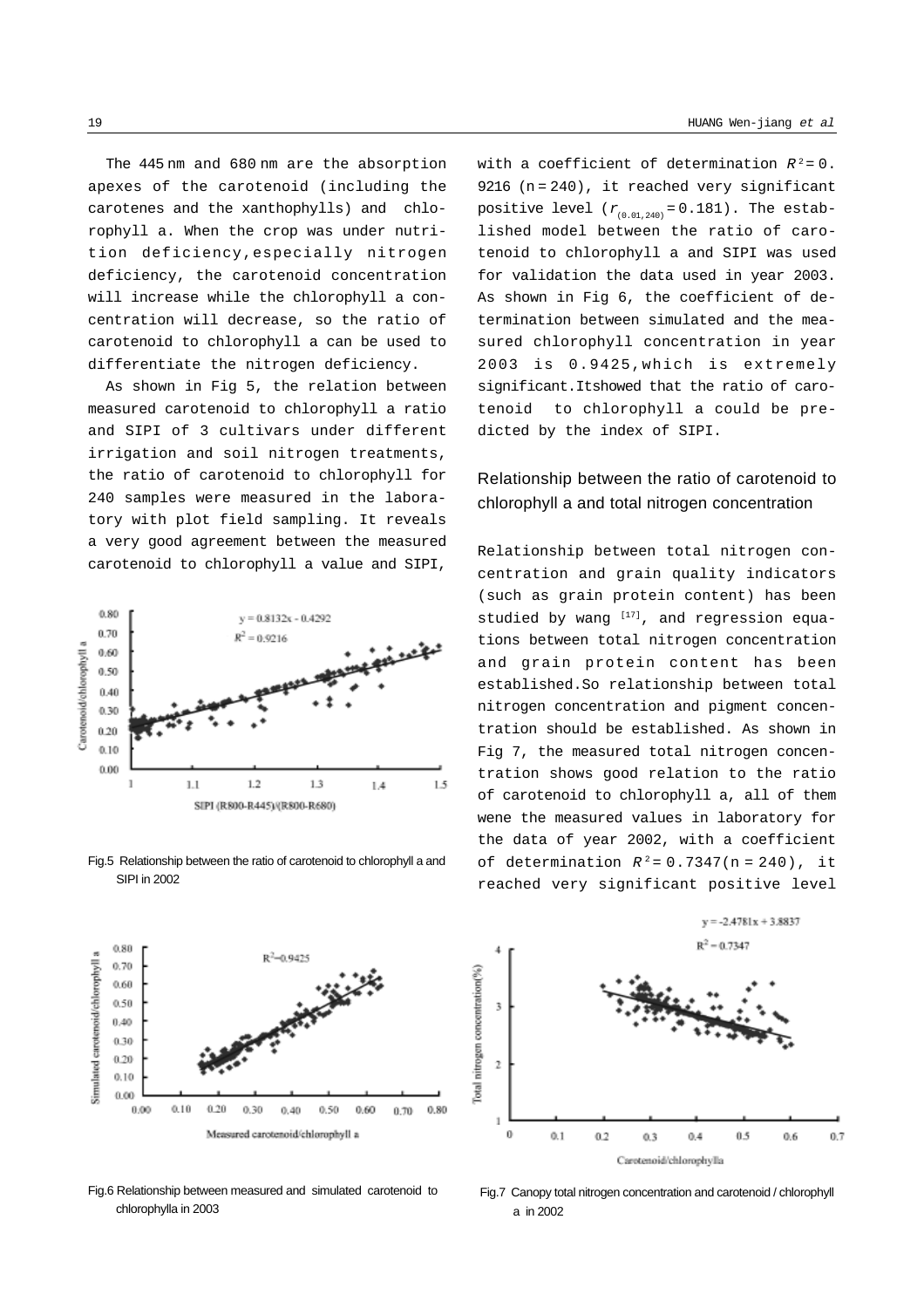$(r_{(0.01.240)} = 0.181)$ . The established model between the ratio of carotenoid to chlorophyll a and total nitrogen concentration was used for validation the data used in year 2003. As shown in Fig 8, the coefficient of determination between simulated and the measured chlorophyll concentration in year 2003 is 0.8715, which is extremely significant. It showed that total nitrogen concentration could be predicted by the ratio of carotenoid to chlorophyll a.



Fig. 8 Measured and simulated carotenoid / chlorophyll a in 2003

## **Discussion**

Uncertainties in winter wheat canopy reflected spectrum is a mixed one in view of the sensor, which are affected by wheat canopy (leaf area index and leaf angle distribution, leaf water content, mineral deficiencies, parasitic attacks, and so on), soil (soil properties, soil illumination), weeds (weed species, amounts), environment and their interactions. When we studied the canopy chlorophyll concentration by canopy reflected spectrum, we should try to minimize the effects of the other effective factors by proper methods.

Depending on these results in this paper, we are developing some simple instruments with selected sensitive bands. For example, optical camera lens and sensors focusing on 800,680 and 445 nm or focusing on 800, 700 and 670 nm could be fixed on the agricultural machine traveling in the field.

Such simple instruments can diagnose crop canopy chlorophyll concentration status by the acquired canopy reflected spectrum. Moreover, a careful analysis should be carried out to investigate the effects of these characteristics: band width, sensor height above the ground and so on. So some further study are needed to confirm and to improve the results mentioned in this study.

### **Conclusion**

The combination vegetation indices such as canopy chlorophyll inversion index (CCII) and structure insensitive pigment index (SIPI)proposed in this paper hold a strong potential for "operational" use in the application of agricultural production management. It allows the on-site and nonsampling mode of crop growth monitoring, fertilizing and water guiding, and canopy chlorophyll concentration forecasting without a priori knowledge of it. The combination of normalized difference vegetation index (NDVI) and photochemical reflectance index (PRI) can reduce the effect of leaf area index(LAI) and soil background. The index (CCII) was proved to be sensitive to chlorophyll concentration and very resistant to the other variations. The ratio of TCARI/OSAVI can be used to make accurate predictions of winter wheat chlorophyll concentration under different cultivars. It indicated that canopy chlorophyll concentration could be evaluated by some combined vegetation indices.

#### Acknowledgments

The authors gratefully acknowledge the financial support provided for this research by the Special Funds for Major State Basic Research Project (G20000779), the 863 Nationdl Project (2002AA243011, 2003AA209010 and H020821020130). The authors are grateful to Mrs Ma Zhihong,and Chang Hong and Du Xiaohong for data acquisition, we also thank Dr. Li Cunjun and Song Xiaoyu for their contribution